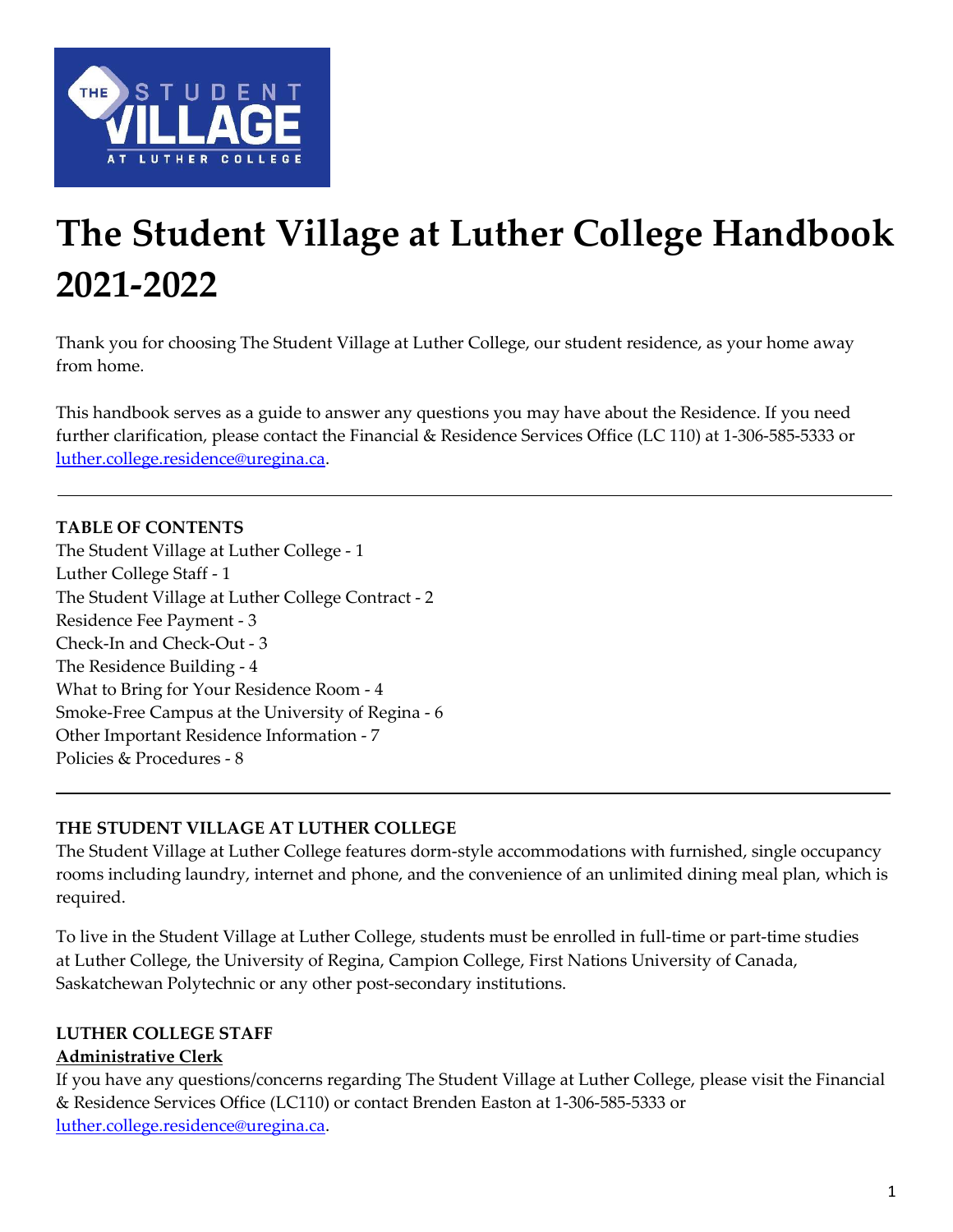## Residence Assistants

The Residence Assistants (RA's) are university students who live in the Residence. The RA's are responsible for the day-to-day activities and needs of the students living in the Residence. They are available 24-hours-aday, 7-days-a-week with two RA's always being on duty. The RA cell phone number is posted in the residence lobby. Please call for assistance and state your name and room number; do not text.

#### Senior Residence Assistant(s)

Senior Residence Assistants (SRA's) are also university students who live in the Residence. The SRA's are responsible for supporting and mentoring the RA team as well as working closely with the Manager of Residence & Conference Services to plan Residence programming and respond to the needs and concerns of both the RA's and students in the Residence.

#### Manager of Residence & Conference Services

The Manager of Residence & Conference Services, Rhonda Litzenberger, is responsible for working with the SRA's and RA's in the planning of Residence programming, offering support, and responding to residents and RA's/SRA's needs and concerns. Rhonda is located in the Financial & Residence Services Office (LC 110) or can be contacted at 1-306-585-5029 or luther.college.residence@uregina.ca

## **Manager of Dining Services**

The Manager of Dining Services, Bob Crowe, and staff are responsible for providing students, faculty, and staff with healthy and nutritious meals. Each year, students living in the Residence are treated to a variety of special menus, as well as our regular menus.

If you have any allergies, special diet requirements, compliments or concerns, please talk to Bob. He is located in Office LC 103 or can be contacted at 1-306-585-5033 or Luther.Cafeteria@uregina.ca.

## Maintenance Department

The Manager of Physical Plant, Andre Jarocki, and staff are responsible for performing routine maintenance, doing repairs, and all work to the Luther buildings. To send a work order, please go to http://lcuofr.supportsystem.com/ and provide complete information for your request: who, what and where.

The Housekeeping Supervisor, Debbie Foreman, and staff are responsible for sanitation of The Student Village and Academic Wing on a daily basis. Residents are still responsible for cleaning up after themselves, ensuring the washrooms, shower rooms and lounge areas are kept clean and tidy.

## Chaplain and Peer Chaplains

The faculty and staff at Luther College represent many religious faiths and denominations, and we encourage you to explore your own spirituality. Our Luther Chaplain and Peer Chaplains are available to explore questions of faith no matter what your background is and encourage spiritual reflection through one-one one discussion, services, events, Bible studies, and retreats. Although you are not required to attend any of the events, you are encouraged to participate as they are fun ways to get to know yourself and other fellow students. Pastor Sean Bell is always available for conversations and can be contacted at sean.bell@uregina.ca.

## THE STUDENT VILLAGE AT LUTHER COLLEGE CONTRACT

Your contract with The Student Village at Luther College covers Fall & Winter semesters, starts on the day you sign the agreement or move in day, and ends 24-hours after your last final exam of each semester. All requests for alternate arrangements must be submitted to, and approved by, the Manager of Residence & Conference Services. If at any time during the semester your student status changes, you must inform the Residence Office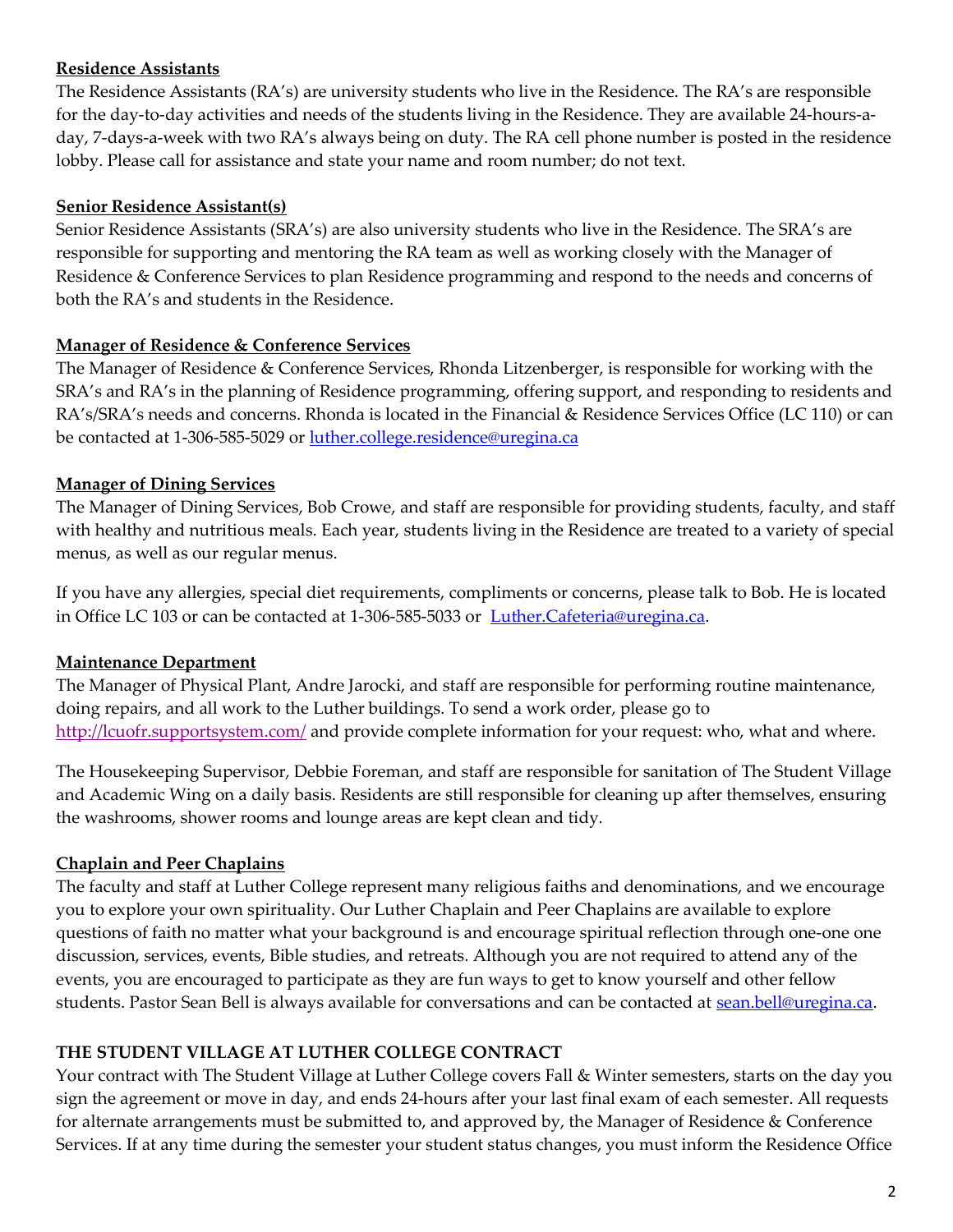## immediately.

NOTE: Luther College and the University of Regina campuses are closed during the Christmas break, and residents are expected to turn in their residence key/fob/card during this time. Any students living in the Residence for both the Fall and Winter semesters, may leave their belongings in their room over this holiday break, or can apply to stay and pay for the additional stay in the Residence over the Christmas break. No dining or other services are available during this closure.

## RESIDENCE FEE PAYMENT

The Student Village at Luther College fees are listed at www.luthercollege.edu/residence/fees-meal-planpricing. You are required to pay for your damage deposit and first month's rent upon arrival. Fees can be paid prior to arrival by visiting the Financial & Residence Services Office (LC 110), by contacting 1-306-585-5333 or 1- 800-LUTHERU from 8:30 a.m. – 4:30 p.m., Monday-Friday. We accept cash, cheque, debit, VISA, or MasterCard.

If you arrive before the designated move-in day or stay past 24-hours after your last final exam, a daily fee will apply. Late arrival or early move-out does not affect your fees; however, no refund will be given.

## Late Payments

It is important to pay your fees as scheduled, as late payment penalties are applied to outstanding accounts. 6 – 10 days: Meal plan turned off

11 – 29 days: Locked out of room and \$25 late payment charge

30 days: Evicted from Residence

Your Residence contract may not be renewed if, during your stay in Residence, there have been two or more irregularities in your payments. "Irregularities" means returned cheques, late payments and/or outstanding debt. If you have an outstanding balance, you will not be able to register for courses the following semester, as a hold will be placed on your university account.

In accordance with University policy, your transcript and/or diploma will be withheld until you have paid all outstanding fees.

## CHECK-IN & CHECK-OUT

## Check-In Procedure:

A Residence Assistant (RA) will:

- take you to Financial & Residence Services Office (LC110) to pay your fees and sign your contract;
- show you to your assigned room and give you your room keys;
- review the Room Condition Report (RCR) with you;
- provide instructions to have a meal plan photo taken;
- answer your questions and provide a quick tour.

#### Check-Out Procedure:

- check out with Residence staff within 24 hours after your last final exam;
- remove all of your possessions from the room & building;
- move all furniture back to its original location in your room, same as when you arrived;
- make sure the room is clean, tidy and undamaged;
- call a Residence Assistant to return your keys, provide credit card information for damage deposit refund, and forwarding address;
- Luther staff will assess your room within 2 -3 business days and then we will process any damage deposit transactions.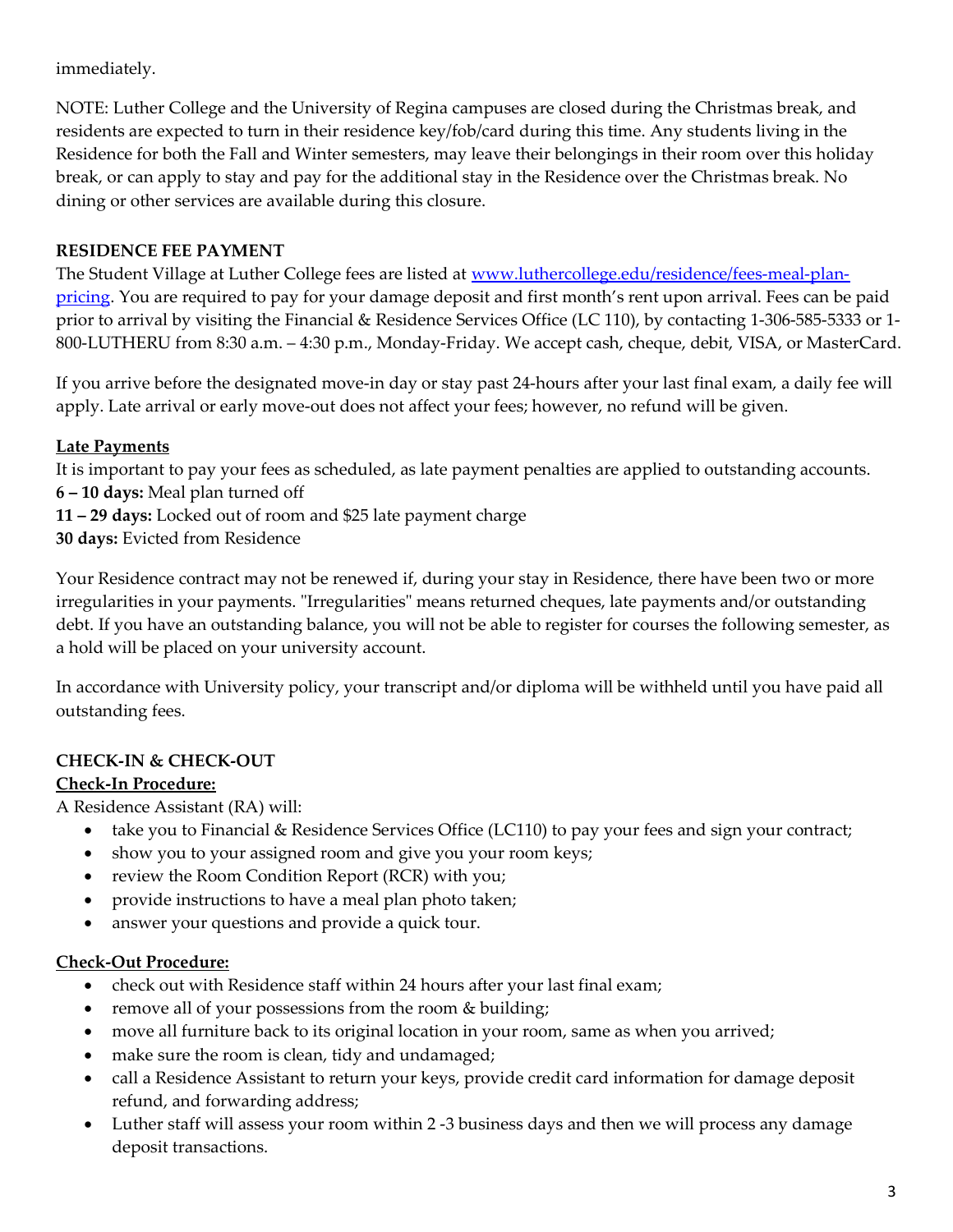You will be responsible to pay for any uncleanliness, damages and/or missing items from your room including any items or glue stuck on walls, nails, screws or tacks driven into the walls or furniture, furniture not moved back, etc.

#### THE RESIDENCE BUILDING

The Student Village at Luther College consists of eight quads on four floors. Each quad has:

- 26 to 28 rooms
- 8 to 10 separate shower rooms
- four separate washrooms
- a lounge with balcony and cable TV
- one storage room per floor (access through Residence staff)

\*Each furnished room contains:

- a single bed with mattress and mattress pad (sheets and bedding NOT included)
- two drawer units under the bed
- wall shelves
- desk with chair and 3-drawer unit
- a large clothes closet with 2 drawers below
- a night stand and power bar
- a large fresh-air window with blinds
- a waste basket
- smoke detector
- a phone with local phone service
- high speed internet access (wired and wireless)
- a ceiling heating/air conditioning unit with individual temperature control (\*there are a few rooms with slightly different items)

NOTE: Although your room is furnished, you will be required to bring sheets and bedding for your mattress (Single or Twin size, 36"x 78") and towels. Bedding and towels may be available for purchase (\$120 for a bedding package). Brooms, dustpans, and ironing boards are available for residents to use.

Students living on each quad are responsible for the condition and cleanliness of the common areas and lounges. Charges will be assigned to all students of a quad for uncleanliness, damages, and/or missing items from these areas.

#### The Cellar & Laundry Room

Each resident has 24-hour access to The Cellar, which is a multi-use area located in the basement level of the Residence. There is cable TV, pool, foosball table, and air hockey table available to all residents. Microwaves in The Cellar kitchenette are also provided for residents to make snacks.

The Laundry rooms is accessible 24-hours-day, 7-days-a-week to residents, and there is no cost to use the machines. Please do not leave any running appliance (laundry machines or microwaves) and stay with your food/clothing until done with the appliance.

#### WHAT TO BRING FOR YOUR RESIDENCE ROOM

#### Room Necessities:

- Debit or credit cards, cheques (bring for your move-in if you have not pre-paid!)
- Identification cards, photo ID
- Personal/Tenant property insurance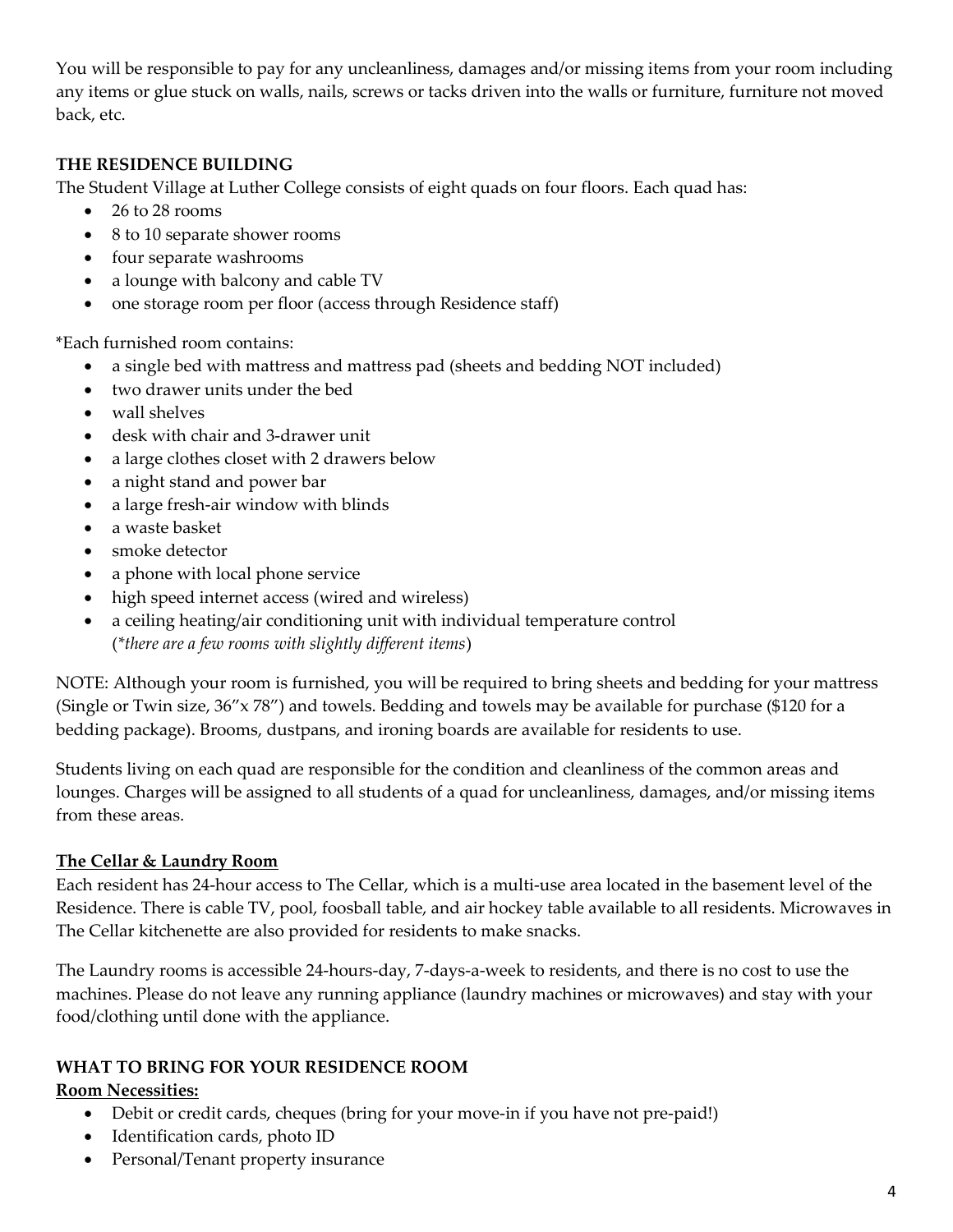- Blankets/Comforter for bed; Sheets (twin size/single size 36"x78"); Pillows/Pillowcases
- Towels, washcloths

(Note: a new bedding package with a comforter, blanket, sheet set, pillow, pillowcase, 2 bath towels, and a facecloth are available for \$120.00 through Luther College. Please contact the residence staff in advance.)

- Alarm clock or app
- Headphones to listen to music, videos, etc.
- Calendar
- Laundry Basket
- Laundry Detergent and Fabric Softener
- Hangers
- Flashlight
- First-Aid Kit

## School Supply Necessities:

- Backpack/bookbag
- White printer paper
- Note paper
- Pens, pencils, highlighters
- Planning calendar or phone app (keep track of due dates, exams, and life)
- Eraser, dryliner
- Scissors, tape, ruler, glue stick, paper clips
- Stapler and staples
- Binders or folders
- Calculator
- Flash drive/USB to carry large computer files
- Cell phone and phone charger
- Laptop or computer, printer (you can print in the libraries, too)
- Other items as required by your area of study

#### Personal Item Necessities:

- Deodorant/Antiperspirant
- Shampoo, Conditioner, Soap and a waterproof container to carry them to the shower room
- Toothbrush and toothpaste
- Hair styling products, comb, brush, hair dryer, hair iron
- Toiletries (tissues, lotions, scents, make-up, feminine products… please keep scents at a minimum for those with allergies)
- Housecoat or sleepwear and shower-shoes/sandals/flip-flops
- Prescriptions and medications with labels in original containers
- Nail clippers and file
- Clothing, jackets/hats/scarf/mitts, shoes/boots and underwear for all weather weather info: https://www.currentresults.com/Weather/Canada/Saskatchewan/Places/regina-temperatures-bymonth-average.php
- Room cleaning supplies (cleaning spray such as Windex & cloth)
- Garbage bags for your room (garbage can is provided in your room)

#### Optional Items:

- Desk lamp, reading light
- Wall posters and Fun Tac (removable poster adhesive)
- Small room carpet (approx. 3 feet x 4 feet or smaller)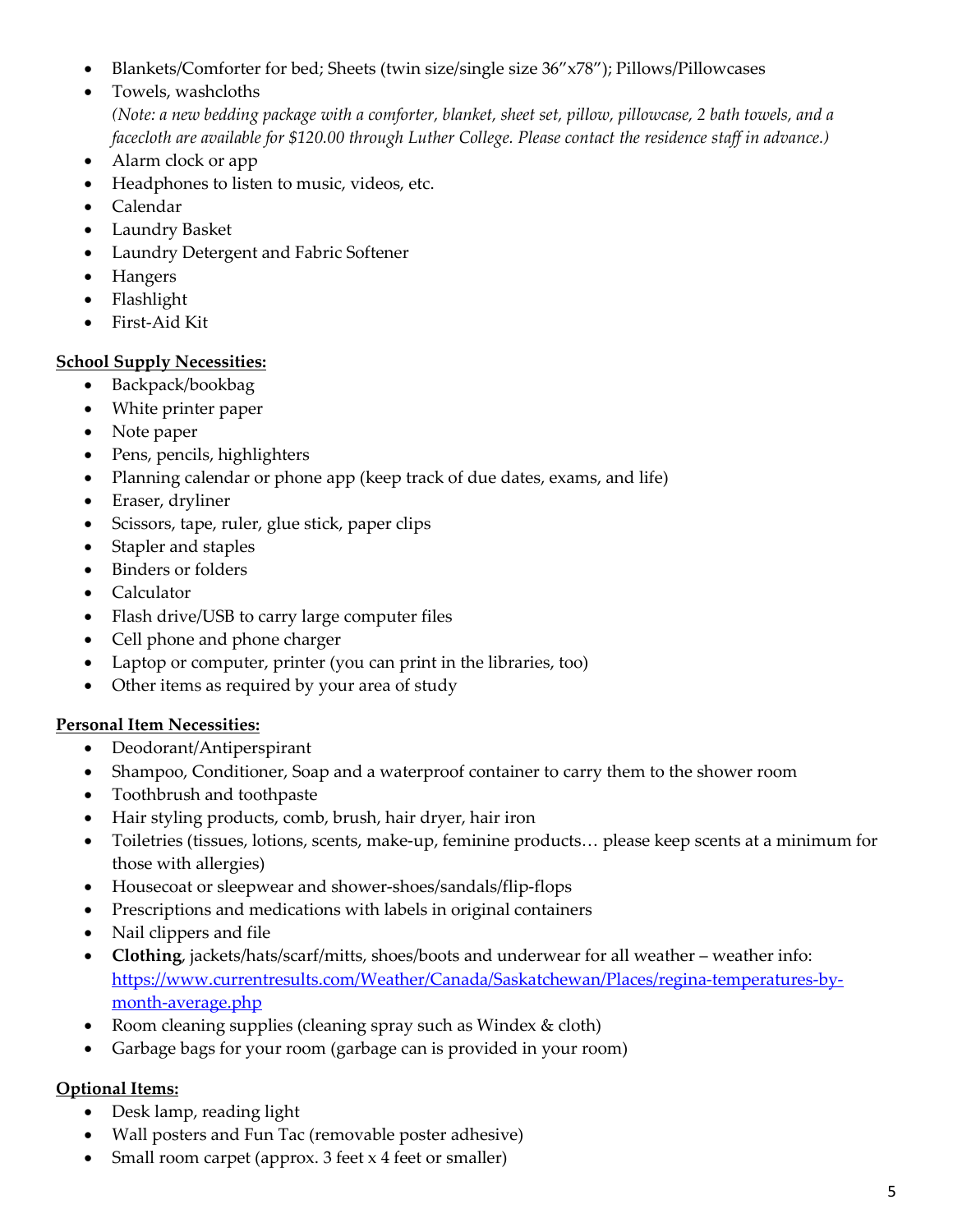- Vehicle (be sure to apply for a UofR parking permit as soon as possible! see page 7)
- Bicycle and bike lock (bike rack supplied)
- Surge protector extension cord
- Small video or music player with headphones
- Envelopes, Postage Stamps if you plan to send mail
- Mini Refrigerator (under 4.5 cubic feet)
- Food snacks and sealed plastic bags/containers to keep them
- Books/Magazines
- Musical Instruments
- Sewing Kit to fix clothing
- Games, cards
- Cold-air humidifier
- Room freshener spray
- Personal key chain (Luther provides a Luther lanyard on your keys)
- Clothing iron
- Touch-tone telephone (Luther does provide a basic local phone in your room)

#### There are a number of things that you **MUST NOT BRING** to The Student Village at Luther College including:

- Microwaves, toasters, kettles, or any cooking appliances (Some items are supplied in the kitchenette in The Cellar)
- Space heaters and air conditioners
- Candles, incense, open flame items (also avoid bringing hookah pipes and shishas)
- Furniture
- Halogen and torchiere style lamps that have hot light bulbs in use (fire hazard)
- Pets
- Large audio/visual equipment
- Weights and exercise equipment
- Illegal or dangerous items (examples: non-prescription drugs, weapons)

#### Please consider those who have allergies and sensitivities by avoiding or minimizing the use of:

- Heavily scented air fresheners and sprays
- Perfumes, fragrances and body scents
- Heavily scented cleaning products

If you have any questions or concerns, please call the Residence Office at 1-306-585-5333.

## SMOKE-FREE CAMPUS AT THE UNIVERSITY OF REGINA

Remember that you live on a non-smoking campus. City of Regina by-laws require all smoking activities to be outside and away from buildings. This includes tobacco cigarettes and vaping products that produce smoke/vapour in the air. Fire detection systems pick up heat or particulate in the air, they are not specific to what kind of particulate – even a small amount of dust, water vapour or smoke can set them off.

## The University of Regina Smoke-Free Campus policy is in effect: https://www.uregina.ca/policy/browsepolicy/policy-GOV-100-010.html

"Smoking and the use of tobacco products is prohibited:

in all University buildings owned or leased;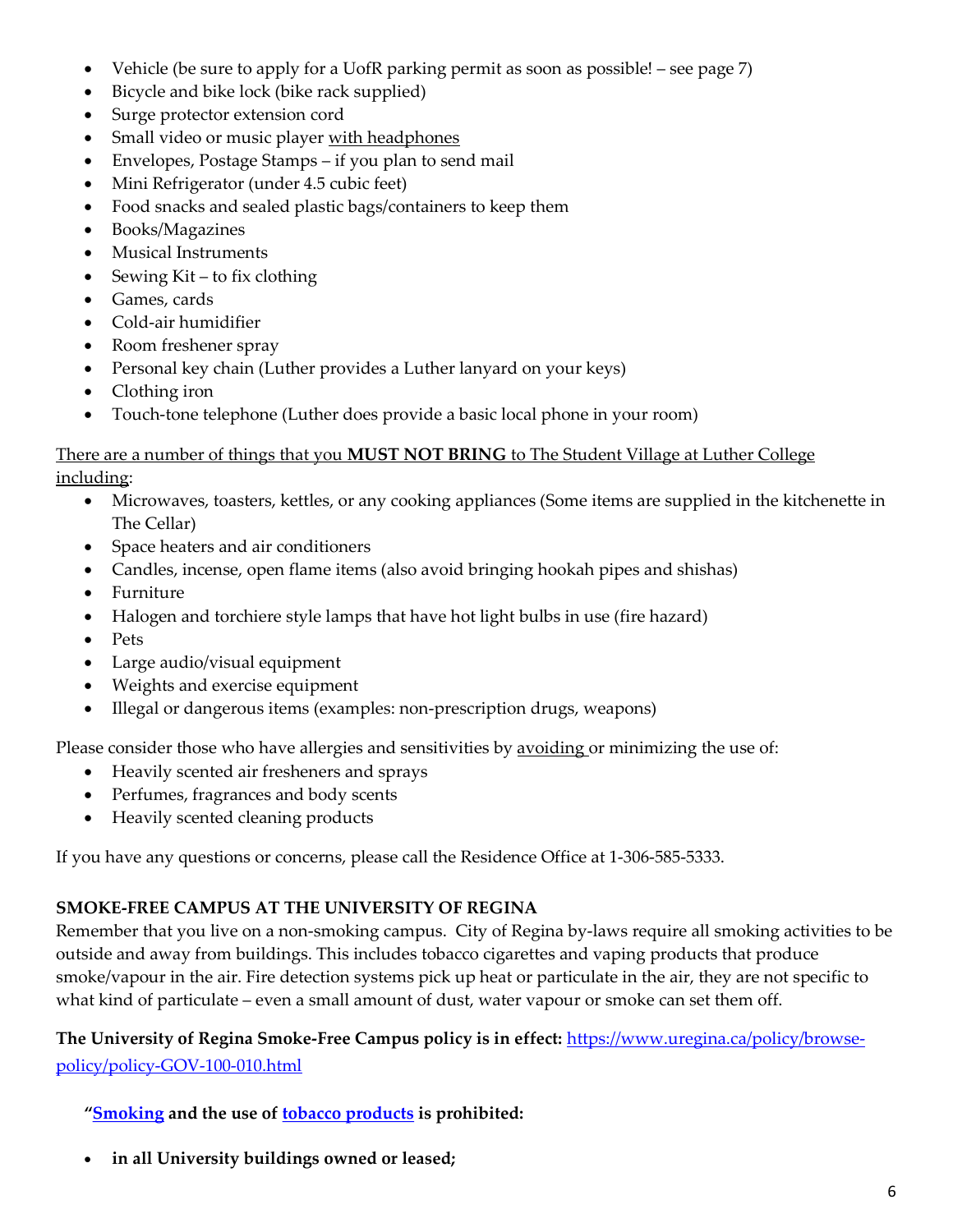- on owned or leased University property;
- on outdoor University areas used for sports, meetings or other gatherings;
- in University vehicles, or in vehicles parked on University leased or owned property.

Advertising or the sale of smoking and tobacco products on all University of Regina campuses is prohibited.

Smoking definition: to inhale, exhale, burn, carry or possess lighted tobacco, cannabis (marijuana) or other herbal products, including cigarettes, electronic cigarettes (e-cigarettes), cigars, cigarillos, pipe tobacco, hookahs, or other products capable of being smoked, or to burn, vaporize or atomize any products for inhalation including tobacco or illegal substances (e.g. cannabis marijuana with the exception of marijuana used for medication purposes)."

## OTHER IMPORTANT RESDIENCE INFORMATION

#### Your Room

Do not give out or duplicate your room key and/or fob. If you lose your key and fob, please report it to any member of residence staff right away. A key/fob replacement cost of \$100.00 will be required; your lock will be re-keyed for security.

When leaving your room, make sure to close your window, turn off your lights, and lock your room door. Remember to turn off your wake up alarms if you are going to be away on a weekend!

#### **Insurance**

You are responsible for insurance coverage on all of your personal possessions. Luther College assumes no responsibility for personal lost, stolen or damaged items under any circumstances.

## Parking and Bus Service

To apply for a parking spot, you must contact the University of Regina Parking Office at 1-306-585-5555; you can also apply online at https://www.uregina.ca/parking/parking-permits/index.html . Be sure to indicate that you are a Luther Resident.

There is a City of Regina bus stop in the parking lot on the south side of The Student Village at Luther College as well as other bus stops around the campus. For information on bus fares and schedules, visit the City of Regina's Transit Services site: https://www.regina.ca/residents/transit/

## Maintenance and Housekeeping

Students are prohibited from providing their own maintenance and/or alterations. You are responsible for the ordinary cleanliness of your room and all areas of Luther. To keep the Residence in proper working order, please make sure to do the following:

- Put all tied-closed garbage bags from your room into the large metal garbage can with the lid found in your quad kitchenette.
- Floor cleaning supplies can be found on each quad.
- Put rinsed empty drinking cans and bottles in the recycling bin on your quad for recycling.

If you notice something in need of repair, please fill out an online work order form found at http://lcuofr.supportsystem.com/ or talk to residence staff.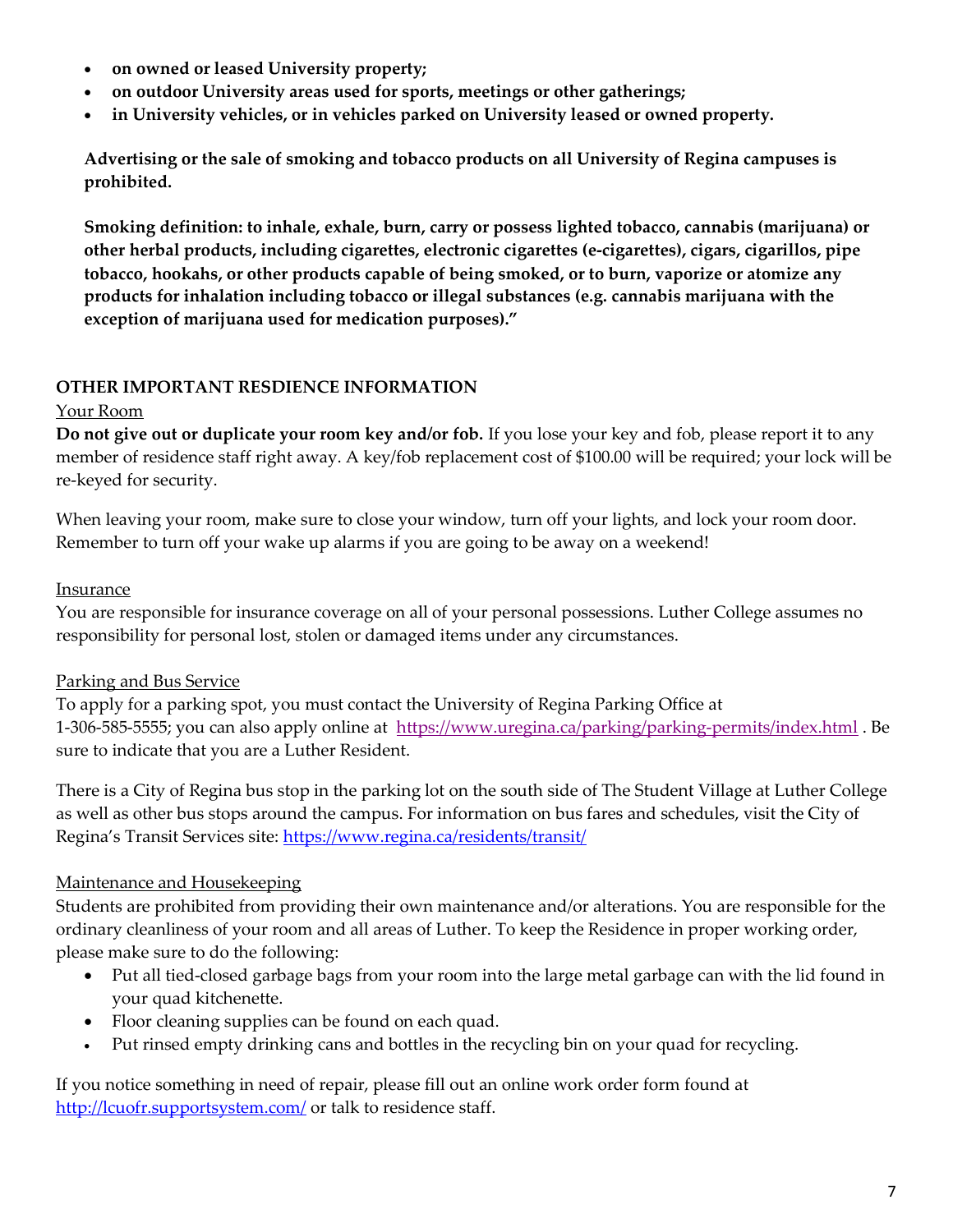#### Dining Services

Each resident has a photo meal plan to identify them and their meal plan. You must present & scan your meal card at each meal. You cannot share your meals or meal plan with anyone, one meal plan per resident, and you are responsible to budget your chosen meal plan. If you have any questions about your meal plan, please talk with the Manager of Dining Services.

Food must be consumed in the Luther Cafeteria except for separately purchased items and approved bagged lunches. If you are unable to come to the Cafeteria because of an illness, you may arrange for food to be brought to your room; please contact your RA or a member of the Dining Services Staff to make these arrangements. Do not remove any food, cutlery and/or dishes or other items from the Luther Cafeteria without permission.

Please dress appropriately with clothes and shoes in the Luther Cafeteria, to help us have a comfortable environment for everyone. We request that you do not wear any of the following items in the Cafeteria: halter tops, bra tops, muscle shirts, short shorts, swimwear and sleepwear/pajama-like clothes. Luther Dining Services and Residence Staff have the right to request that anyone wearing clothing deemed as inappropriate or offensive leave the Cafeteria.

#### Security and Guests

Each resident is responsible for any person that they let into the building at all times. It is very important that you only let people you know into the building. Never open a security door to a stranger or prop open any doors. If you notice a person hanging around the Residence, who is not the guest of yourself or another resident, please report them immediately to the Residence Staff.

If you wish to invite a friend or family member to stay overnight, you must get permission from your RA and/or the Manager of Residence & Conference Services. You are responsible for your guest. Any guests acting inappropriately will be asked to leave the premises immediately and you will be held responsible and/or fined for any unacceptable behaviour or damages caused by your guest.

Residence Mail and Telephone:

Your mailing address is: YOUR NAME Luther College 3737 Wascana Parkway Regina, SK S4S 0A2

Your mail and parcels will come to office LC110. Letters can be forwarded for 30 days after you leave, but parcels cannot be forwarded. Please notify all your correspondents of your address change.

## Your room phone is 1-306-352-1338 ext.  $3_{--}$  (add your 3 digit room number)

You have local phone service provided in your room. You can purchase a long distance phone card if you wish to make long distance calls.

#### POLICIES AND PROCEDURES

Violations of Luther policies may lead to disciplinary action by Luther College. Where such action is necessary, residents may also face civil or criminal prosecution. The Manager of Residence & Conference Services, Residence Assistants, Office Administrative Clerk, security personnel, and all other Luther College staff serve as authorized officials.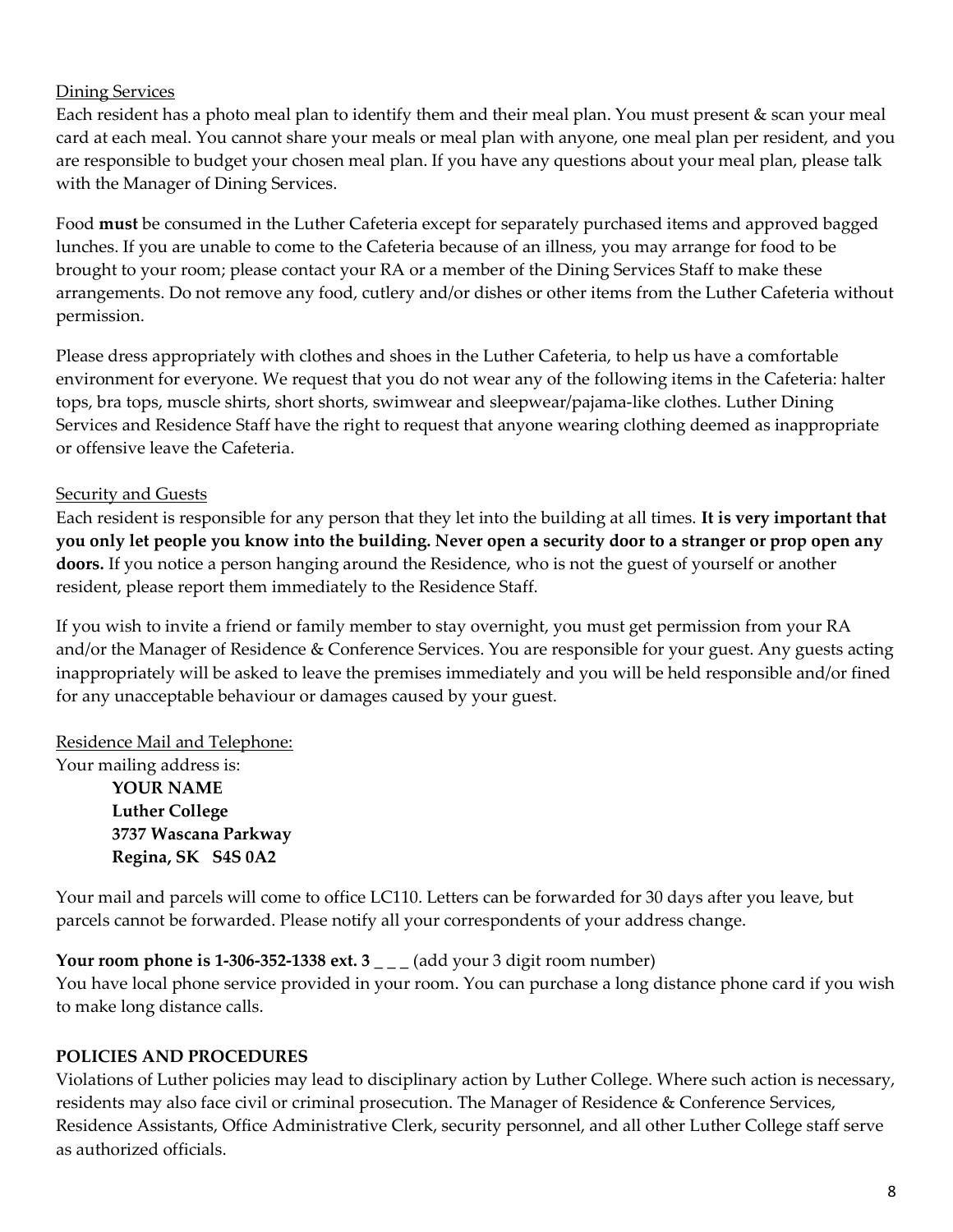## Community Living Standards

Each resident is responsible for acting with respect to maintain our community living standards and agrees that:

1. If there are any actions by the resident or his/her guests that adversely affect people in the Luther community, the resident will cooperate with the Residence Staff and affected persons in attempting to resolve the difficulties. Failure to cooperate with, or verbal or physical abuse of any Luther staff member or other residents will result in eviction.

2. Disruptive or improper conduct of any resident or his/her guests may result in eviction or prosecution. Improper conduct includes negative comments of a sexual, racial, religious, ethnic, bullying, threatening or any other inappropriate nature.

3. Each resident has the responsibility to respect the person and property of other residents and of Luther College. Residents and their guests will respect all Luther Staff, residents and guests. Residents and their guests will not tamper with, take, nor vandalize Luther property.

4. The only pets allowed in The Student Village at Luther College are tropical fish less than 10 cm in length in a small (15 gallon or less) tank with prior approval of the Manger of Residence & Conference Services. Any fish or other life form deemed dangerous or poisonous are not allowed.

5. Use and possession of non-medical/illegal drugs are not allowed, and anyone found with them will be evicted immediately.

- Marijuana/cannabis possession is legal; use ONLY off campus. https://www.uregina.ca/policy/assets/docs/pdf/GOV-100- 010%20Appendix%20A%20Cannabis%20on%20Campus.pdf See Canadian laws: http://www.justice.gc.ca/eng/cj-jp/cannabis/
- Tobacco possession is legal; use ONLY off campus. See UofR Smoke–Free Campus Policy above).
- Vaping products (e-cigarettes) possession is legal; use ONLY off campus. See UofR Smoke–Free Campus Policy above.

6. Residents of legal drinking age (19 years in Saskatchewan, Canada) are allowed the privilege to use alcoholic beverages only in their rooms (private area) and only as long as it does not infringe on the rights of others. Kegs are prohibited. Alcohol cannot be legally consumed in public areas, and this includes all areas of the Residence except inside the assigned room. All unsealed alcohol found in a public area will be confiscated and disposed of. (A public space is accessible to other people, such as hallways and lounges. A private space is an area where accessibility is determined by one person, such as your room.)

"In Canada, with the exception of Quebec, possession of open containers of alcohol in public is generally a violation of provincial acts and municipal bylaws." https://en.wikipedia.org/wiki/Drinking\_in\_public#Canada Canadian Laws: http://www.rcmp-grc.gc.ca/cycp-cpcj/dr-al/al-eng.htm

7. Only the resident whose name and photo appears on the meal plan can use that meal plan. Meals cannot be shared with others, as the resident has only paid for their own food on their own meal plan. Guests may pay for any meals they wish to eat in Luther's Cafeteria.

8. Weapons, firearms, firecrackers or explosives and/or anything that may be dangerous to others are not permitted in the Residence. Bicycles, weightlifting equipment and/ or weights, vehicle parts, and other large, heavy or dangerous items are not allowed in The Student Village at Luther College.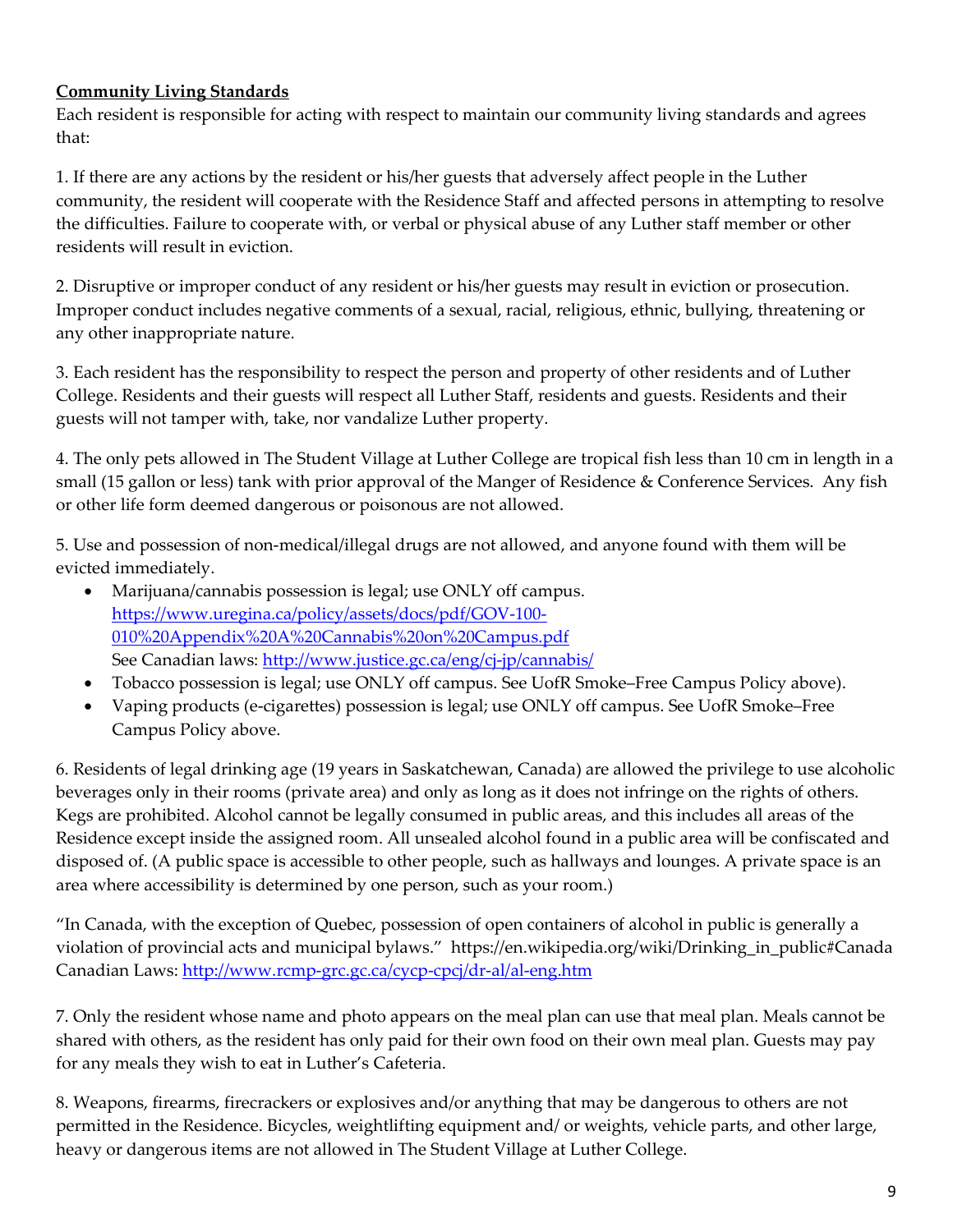9. No objects may be thrown off of, or out of, Luther's building, balconies or down stairs.

10. No objects are to be left in any rooms, lounges, hallways, stairways, and/or storage rooms that will impede walkways and/or emergency exits.

11. Residents will not participate in, or allow any, offensive or illegal acts in The Student Village at Luther College will not conduct any business in Luther College.

12. A kitchenette is provided in The Cellar for resident snack use only. Residents will not have any cooking or heating appliances in the rooms or on the quads. (No microwaves, toasters, hot plates, room heaters, etc.). A small fridge, clothing iron, hair dryer and hair iron are permitted.

13. Quiet time is in effect every day from 11:00 p.m. to 7:00 a.m. Any quad may extend its quiet hours in response to the demands of students during the semester. A 24-hour quiet is in effect during the entire university final exam period. Please note the City of Regina bylaw #6980: NO PERSON SHALL make, continue or cause to allow to be made or continued any loud, unnecessary or unusual noise or any noise whatsoever which either annoys, disturbs, injures, endangers or detracts from the comfort, repose, health, peace or safety of other persons within the limits of the City, except to the extent it is allowed by this Bylaw.

14. You have the right to privacy; others also have the same right. While your room is your own, living as closely as we do means your actions may infringe on another's right to privacy, to sleep or study. It is against College policy to have guests in your room or in your Quad areas from 3:00 a.m. to 10:00 a.m. each day. Shower room facilities are strictly for the use of the residents on that Quad. (Please see The Student Village at Luther College policy relating to guests).

If you do have a guest visiting between 3:00 a.m. and 10:00 a.m., please socialize in the residence lobby or in The Cellar lounge area downstairs during this time (for noise and privacy reasons).

## What to do if Community Living Standards are Being Broken

1. Politely speak to the person(s) involved about the issues or concerns to resolve the matter together.

2. If the offending action continues, ask your RA to help you talk to the offending person(s) at the time the issue is occurring.

3. If necessary, talk to the Manager of Residence & Conference Services and/or RA.

## Misconduct Guidelines

Depending on the severity of the standards infringement as perceived by Luther staff, the following actions may apply:

Strike 1: Verbal warning from Luther staff.

Strike 2: Verbal warning from Luther staff.

Strike 3: Written warning of final contract notice and/or 48-hour suspension from the Residence at the discretion of the Manager of Residence & Conference Services.

Strike 4: The student's contract is cancelled and the student is permanently evicted from residence. No fees will be reduced nor refunded for the semester. Visitation privileges are revoked.

If Luther deems the Residence contract violation as severe, Luther reserves the right to terminate the contract immediately and evict the resident without any warnings.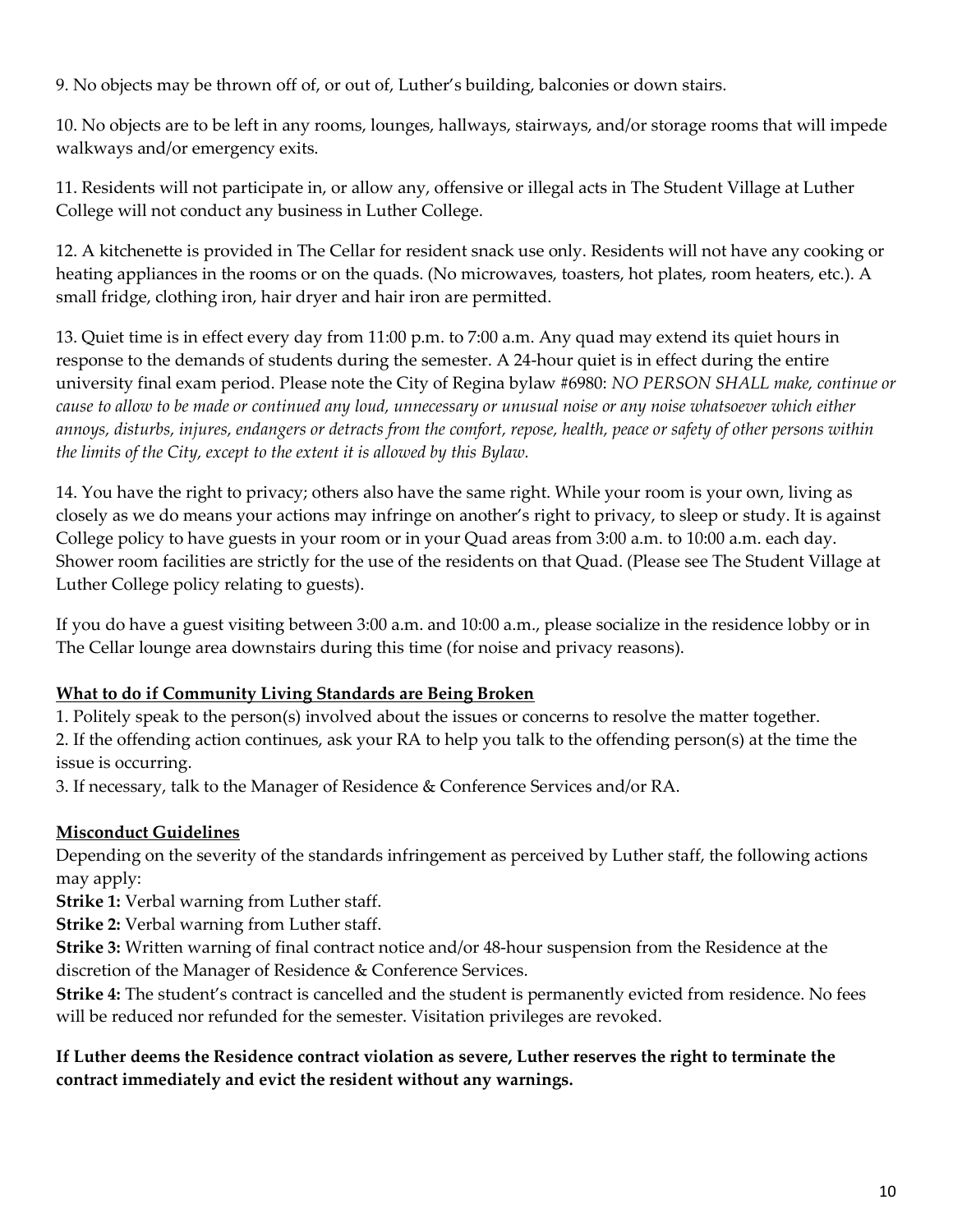Failure to comply with The Student Village at Luther College rules and responsibilities may result in one or more of the following consequences (not in order, at the discretion of the Manager of Residence & Conference Services):

- warning letter
- fines (individual or group)
- termination of the residence contract
- eviction
- being prevented from re-applying for residence
- having reapplication priority adjusted
- being banned from residence visitation
- probationary period
- behaviour contract

#### Room Entry and Guidelines

When you sign The Student Village at Luther College Contract, you agree that Residence Staff, Maintenance or Housekeeping Staff, or other authorized Luther College employees or contractors may enter your room or quad at any time for the reasons of health, cleanliness, safety or general welfare, for repairs or maintenance, to inspect for compliance with any rules, regulations or laws, or to show a room to a prospective student.

We respect your right to freedom from illegal or unreasonable searches and invasions of privacy. Nevertheless, the entry into or the search of the living quarters of a resident may be conducted when needed. Room inspections by Residence Staff may be scheduled or unscheduled, depending on the circumstances and the purpose of the inspection. The student shall be notified after the inspection has taken place.

Rooms and quads may be entered:

- By authorized Luther personnel to ensure that health, cleanliness, fire, safety or legal regulations are maintained, to make improvements or repairs, and to provide routine maintenance services, whether or not you are in.
- By authorized personnel without notice, in emergency situations to protect the safety, health and welfare of the residents, or to make emergency repairs to prevent damages to the property of the resident and of Luther.
- By authorized personnel without notice when there is a clear and present indication that a violation of regulations is being committed.
- By law enforcement officers in the performance of duties and in accordance with legally defined procedures.
- By authorized Luther staff without notice for check-in/check-out, safety and cleanliness checks and work orders submitted prior to occupancy. Policy violations in view will be referred for disciplinary action.
- By authorized maintenance personnel where a project is taking place. The residents involved are notified of such projects, when possible.

#### **Harassment**

Harassment of any type, such as sexual, racial, or otherwise is a serious matter and will be treated confidentially. Luther College and the University of Regina have policies and procedures in place to deal fairly with these serious offences. You are welcome to talk with a Luther staff member about Luther's Harassment and Discrimination Prevention Policies as well as the policies for the UofR, or to talk with the campus Harassment and Discrimination Prevention Office.

Anyone identified as being involved in these acts will be referred for legal and disciplinary action.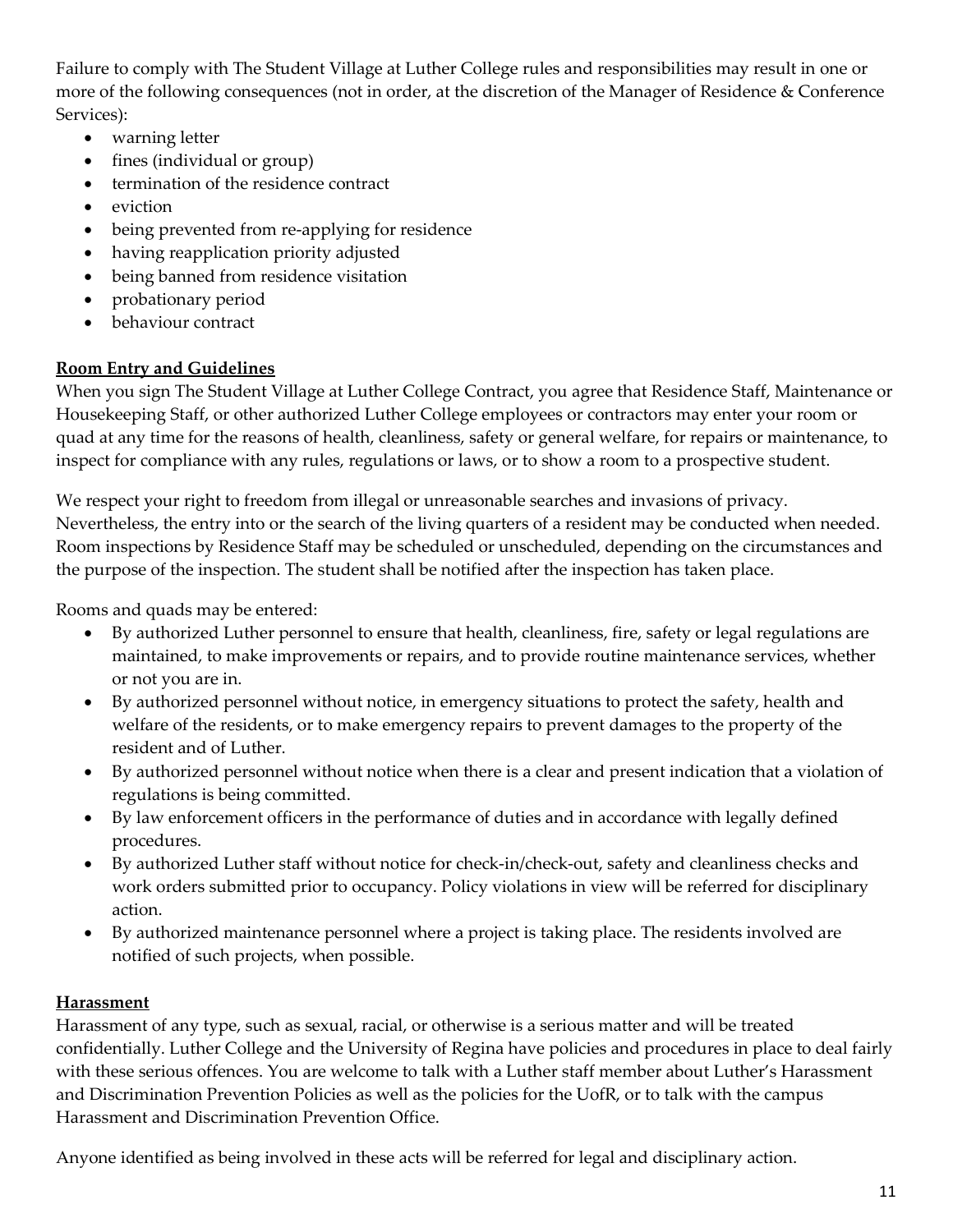Anyone being harassed or slandered should keep thorough written/printed documentation of the events and evidence and bring this to an RA or Residence staff. Other Luther and University of Regina staff members are available to offer support to residents that are affected.

University Policy: https://www.uregina.ca/policy/browse-policy/policy-GOV-100-015.html

## Noise Policy

Quiet hours are in effect from 11:00 p.m. to 7:00 a.m. daily. These hours can be extended when necessary. 24 hour quiet is in effect during the university final exam period.

All residents have the right to study and sleep in their room at any time, without unnecessary interruption. Residents are not allowed to cause or permit noise that disturbs others or exhibit disorderly conduct in the residence or on university grounds. If a problem should arise, please politely confront it at the time of the incident. If you need assistance, please call an RA immediately.

## Controlled Substances (Illegal Drugs)

You are not permitted to be in possession of, or associated with, the use or sale of illegal substances. Drugrelated paraphernalia is not permitted. The use or sale of controlled substances is a serious offense and the resident will be asked to permanently and immediately vacate The Student Village at Luther College without notice at the time of the incident.

## Alcoholic Beverages and Containers

Refer to the community living standards for information about alcohol.

If a resident has a suspected substance abuse problem, disciplinary action will be taken and counselling for the resident may be mandated.

## Fire Safety

Luther's fire safety equipment (smoke detectors, sprinkler heads, door closers) is very sensitive to protect residents and guests.

Please do not touch or hang anything off of the sprinkler heads. Serious water damage may result, and you are liable for damages you cause.

Smoking and vaping is only permitted off campus. Any particulate in the air may be detected by sensors causing false alarms.

Any resident violating fire policies will be referred for disciplinary action and criminal prosecution, and may be evicted immediately.

Lamps with halogen bulbs and/or Torchiere style lamps, as well as any cooking or heating appliance and space heaters are not allowed for fire safety reasons.

## Suicide/Self-harm Policy

All suicide threats or attempts, behaviours putting yourself or others at risk, and potential threats of harm to yourself and others will all be considered serious events that require an intervention. Residence Staff may require the persons involved to have medical and/or psychological evaluation and treatment involving U of R Counselling Services or other professionals.